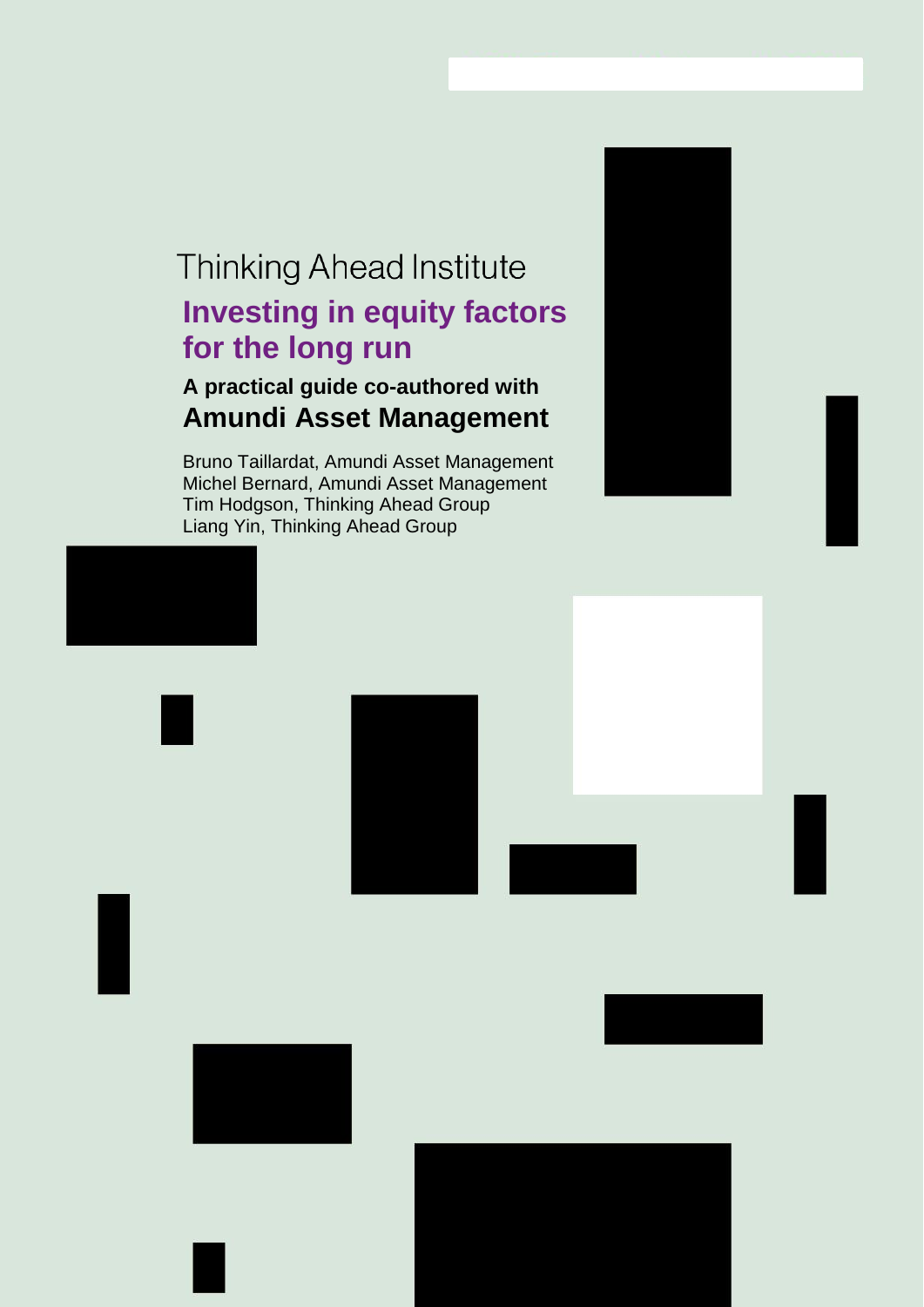## **Factor investing: a long-horizon investing building block**

Many asset owners construct their investment portfolios with the aim of meeting long-term liabilities or objectives. No institution can be sure of achieving its savings goals unless it adopts a full liability-matching strategy, which is typically expensive. Instead, most investors rely on a portfolio of assets to generate sufficient returns over time and thus face the uncertainties inherent in exposure to the financial markets.

However, an institution can increase its chances of success in long-horizon investing by following a number of steps. These include a thorough planning process, ensuring the ability to tolerate inconsistent returns, a diversified approach to portfolio construction and discipline when conducting portfolio rebalancing.

**Equities are an asset class of choice for long-horizon investors and equity factors offer an attractive means of sourcing returns from equities. Factors arguably offer a more efficient way of constructing portfolios than the traditional approach of alpha/beta separation.** 

Under the traditional alpha/beta approach, an asset owner tracks market capitalisationweighted indices for the beta core of the portfolio and engages active managers to generate alpha. The owner can expect benchmark performance in the core (before fees, which are typically minimal), but relies on the ability of the asset manager to generate alpha in the active part of the portfolio. As multiple studies have demonstrated, persistence in producing alpha is very hard to achieve.

Instead, a factor approach could be used across the whole equity portfolio.

**By using factors, an investor "looks through" the equity asset class and benefits from the systematic sources of return associated with particular stock characteristics.** This provides an opportunity for a longhorizon investor to tailor their equity exposure more closely to their liability profile or long-term objectives. A 2017 Thinking Ahead Institute study<sup>1</sup> identified factor investing as one of the building blocks of a substantial longterm premium for genuine long-horizon investors.

However, given the fact that factors work well at different points in the economic and market cycles, **diversification across factors can help mitigate downside as well as tail risks and provide superior long-term risk-adjusted returns.**

**"Diversification across factors can help mitigate downside as well as tail risks and provide superior long-term risk-adjusted returns"**

<sup>-</sup><sup>1</sup> See ["The search for a long-term premium"](https://www.thinkingaheadinstitute.org/en/Library/Research-and-Ideas/The-search-for-a-long-term-premium), Thinking Ahead Institute, May 2017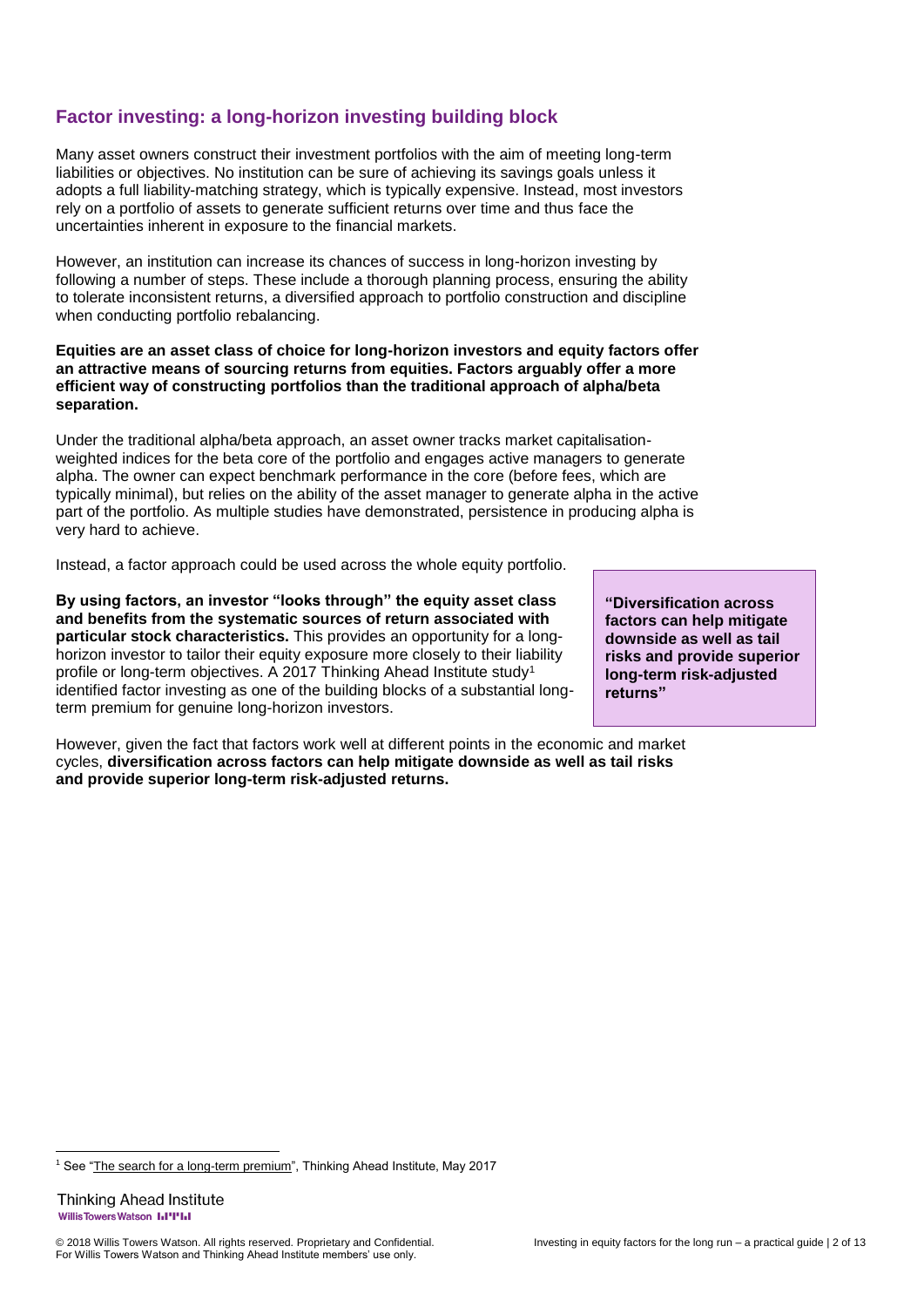## **What are factors?**

Factors are a form of "smart beta", an approach that is now used by nearly half of large investment institutions worldwide<sup>1</sup>. In Willis Towers Watson's definition<sup>2</sup>, smart beta aims to capture:

- A wider spread of risk premia than offered by conventional index strategies, or
- Cheaper access to risk premia previously only available through expensive active strategies.

Smart beta includes both index-based and non-index-based strategies that aim to improve on perceived inefficiencies in the traditional capitalisation-weighted index, whether used as the target of an index-tracking fund or as a performance benchmark.

During past episodes of equity market euphoria, such as the 1999/2000 internet mania or the run-up to the 2008 financial crisis, capitalisation-weighted indices became dominated by stocks in the sectors that were at the centre of the bubble, leading to heavy losses when the upward trajectory in stock prices went into reverse. Risk-efficient approaches have understandably attracted significant interest amongst investors, because they aim to produce a more risk-balanced portfolio. These include portfolios in which the risk contribution of individual constituents is equalised, others in which the overall portfolio volatility is minimised and another category seeking to maximise the diversification of the portfolio.

**An even better risk-return profile can be achieved by tilting a portfolio towards stocks with certain shared characteristics.** 

Academic research has shown that stocks with these characteristics can generate persistent risk premia, which are known as factors. Well-known factors include value, size, momentum, minimum volatility and quality (see figure 1).

| <b>Factor name</b> | <b>Description</b>                                                                                                                                                                                                                      |
|--------------------|-----------------------------------------------------------------------------------------------------------------------------------------------------------------------------------------------------------------------------------------|
| Value              | Value stocks have low prices relative to their fundamental valuations, and<br>tend to outperform higher-valued stocks over time. These stocks can be<br>identified, for instance, by looking at price-to-book or price/earnings ratios. |
| <b>Size</b>        | Smaller companies generate potentially better returns over time than larger-<br>capitalisation stocks. These stocks can be easily identified by looking at<br>market capitalisations.                                                   |
| Momentum           | Stocks which performed well in the past are likely to continue to<br>outperform those which did not. Looking at the relative performance of<br>stocks over different time periods highlights those with this factor.                    |
| Minimum volatility | Shares with lower historical volatility are likely to perform better than their<br>more volatile counterparts over time. This is captured by looking at the<br>standard price deviation.                                                |
| Quality            | Companies with low debt and stable earnings growth outperform less high<br>quality companies. Looking at return on equity, stability of earnings and<br>balance sheet strength identifies these characteristics.                        |

*Figure 1: equity factors*

-

**"An even better riskreturn profile can be achieved by tilting a portfolio towards stocks with certain shared characteristics."**

<sup>&</sup>lt;sup>1</sup> According to the [FTSE Russell 2017 Smart Beta Survey,](http://www.ftserussell.com/smart-beta-survey) 46% of a sample of nearly 200 asset owners worldwide, with collective assets under management of over US\$2 trillion, have an existing smart beta allocation.

<sup>2</sup> See ["Understanding smart beta"](https://www.towerswatson.com/en-GB/Insights/IC-Types/Ad-hoc-Point-of-View/2013/08/Understanding-smart-beta), Willis Towers Watson, August 2013.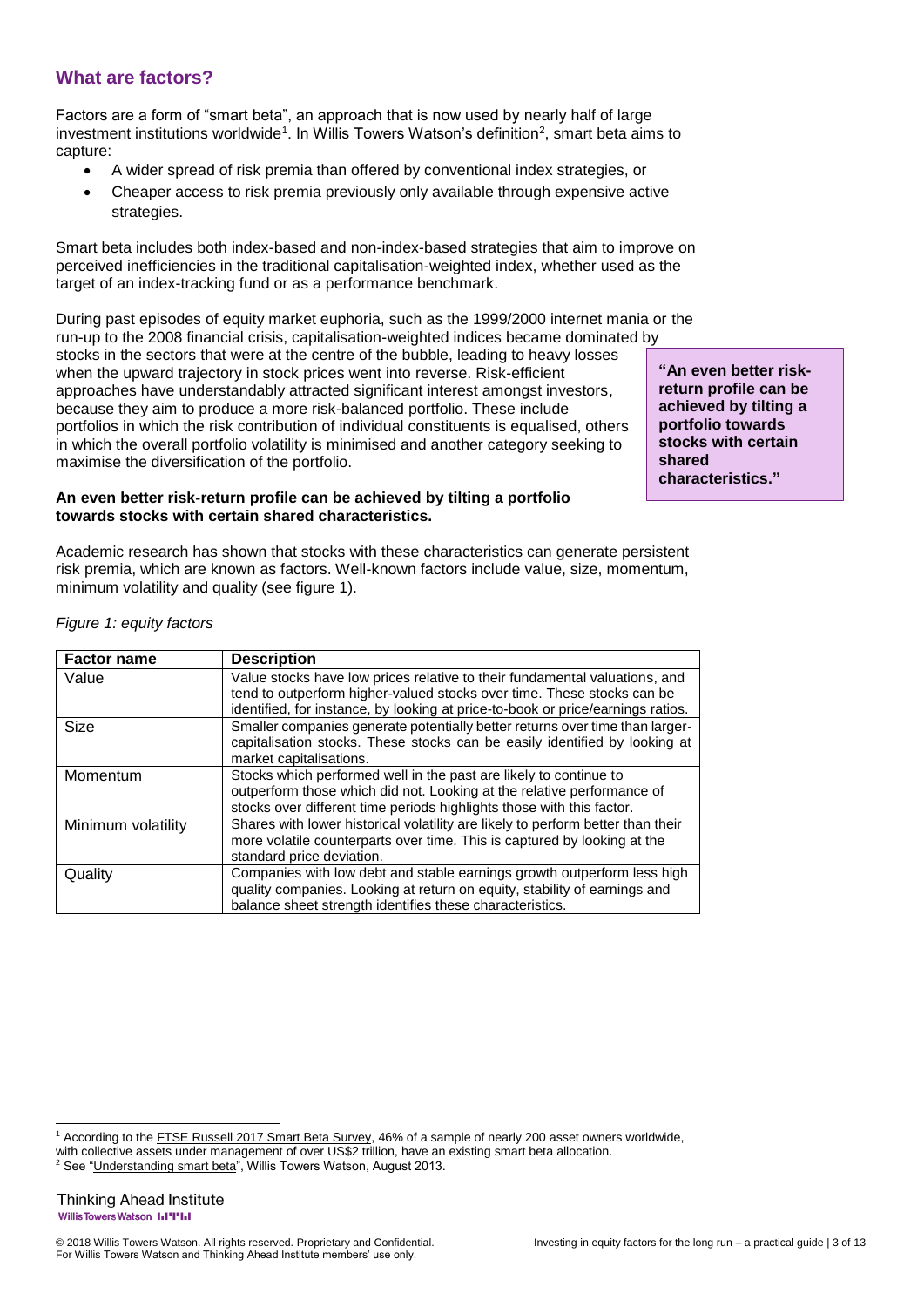Factors are a robust diversification tool, operating across investment styles, different cycles of performance and time horizons. They can be used to implement investment beliefs and impose relatively low demands on governance resources.

Viewed from the perspective of portfolio risk, factors share with other smart beta approaches the ability to avoid the return drag<sup>1</sup> of capitalisation weighting. And rather than attributing equity performance to a single factor (market risk) an approach involving multiple factors helps provide a more granular and sophisticated understanding of the sources of an equity portfolio's return.

In other words, factors help reproduce some of active managers' traditional return sources in a cost-effective, transparent and systematic way. But they also capture some of the performance traditionally associated with market beta (see next page).

-

<sup>1</sup> By construction, a capitalisation weighting approach overweights overvalued stocks and underweights undervalued stocks. It therefore underperforms relative to alternative non-capitalisation weighting approaches when prices converge to values.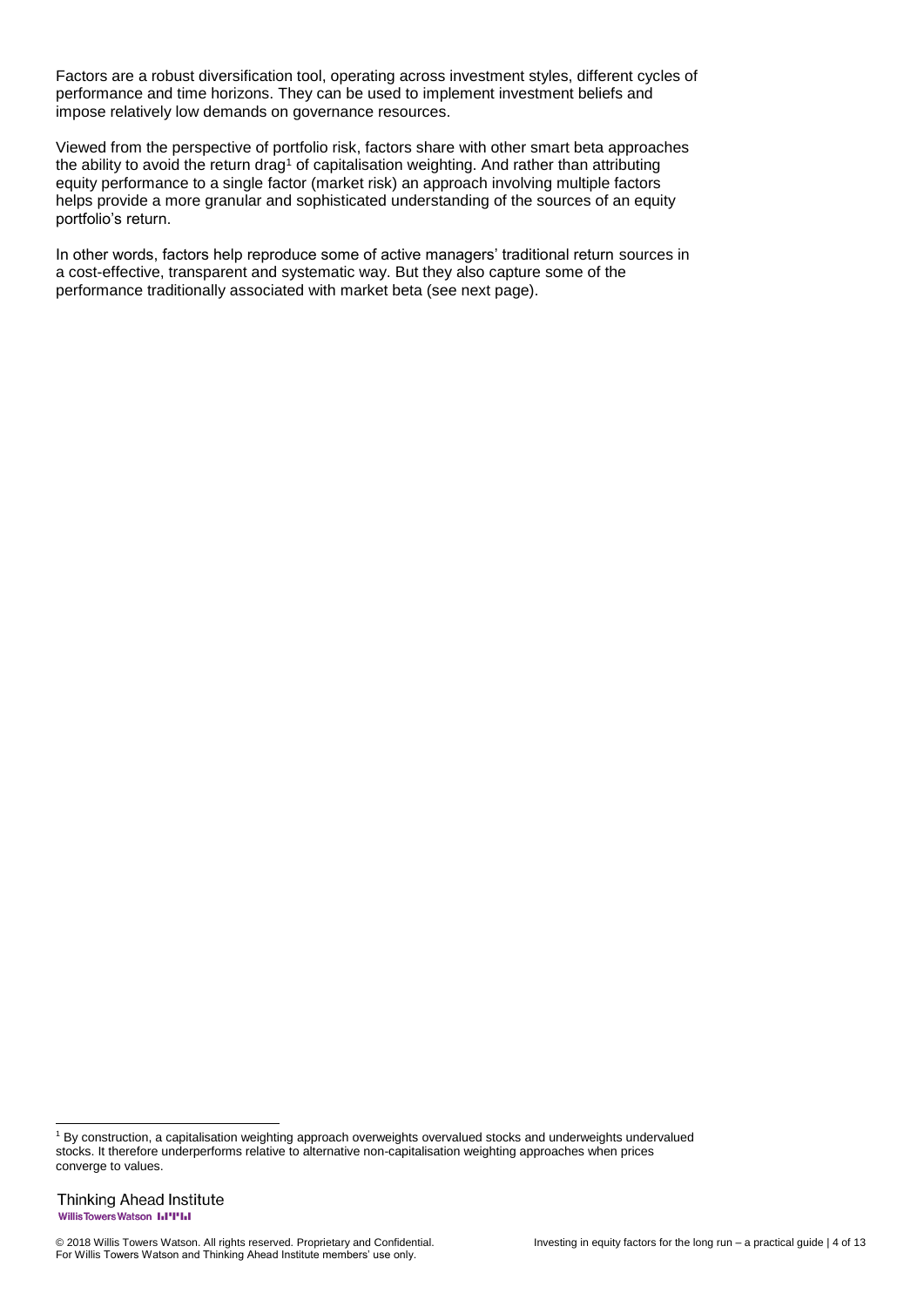## **From portfolio monitoring to portfolio construction—the evolution of factors in theory and practice**

The original role of factors was in portfolio risk monitoring and measurement, an approach founded in the Capital Asset Pricing Model (CAPM), a ground-breaking financial theory set out in the 1960s.

Under CAPM, investors are compensated for holding a portfolio of securities in two ways: they earn the risk-free interest rate, plus an expected premium. That expected premium is expressed, by means of a coefficient called beta, as a multiple of the return on the underlying asset class. A low-beta portfolio has less risk than the overall market, and is expected to earn a lower return. Conversely, a high-beta portfolio is expected to produce a higher return than the market.

Notably, CAPM is a single factor model, with beta showing the relationship of the portfolio to the equity asset class as a whole.

In 1993 investment theory moved from single to multiple factor models. Eugene Fama and Kenneth French published a paper describing a three-factor model, with value and size as the two additional factors. Subsequently, researchers produced evidence for factors representing low volatility (or low beta), momentum and quality. In these multiple factor models, each factor represents a distinct form of systematic risk.

Originally, factors were used primarily in portfolio risk attribution and monitoring. They operated in a long-short framework (i.e., academics assumed that it was as easy to be short a factor as to have long exposure to it) and paid little or no attention to the real-life constraints faced by investors. In their 1993 paper, for example, Fama and French ignored transaction costs, a primary concern for anyone building factor portfolios.

From their original use in risk modelling, factors have steadily gained popularity as a tool for portfolio construction. Investors create portfolios to replicate the factor premium (or multiple premia), either with or without the use of an index. With the rise of interest in investing in factors, researchers and product providers now pay a great deal more attention to questions of investability, such as capacity or turnover constraints.

**As a result of this evolution in theory and practice, factors now provide a robust framework for long-horizon investors to build their portfolios, taking into account different investment styles.** 

For long-horizon investors considering using factors as a tool, an immediate question is **how to select from the range of available factors and how best to integrate them.** 

Below, we expand on this topic by highlighting the distinct characteristics of individual equity factors and the questions typically raised when multiple factors are combined in a portfolio.

A well-designed factor portfolio is one that represents a happy medium between overdiversification, with the associated costs, and using too few factors or too concentrated approach to individual factors, with the associated risks.

"An immediate question is **how to select from the range of available factors and how best to integrate them."**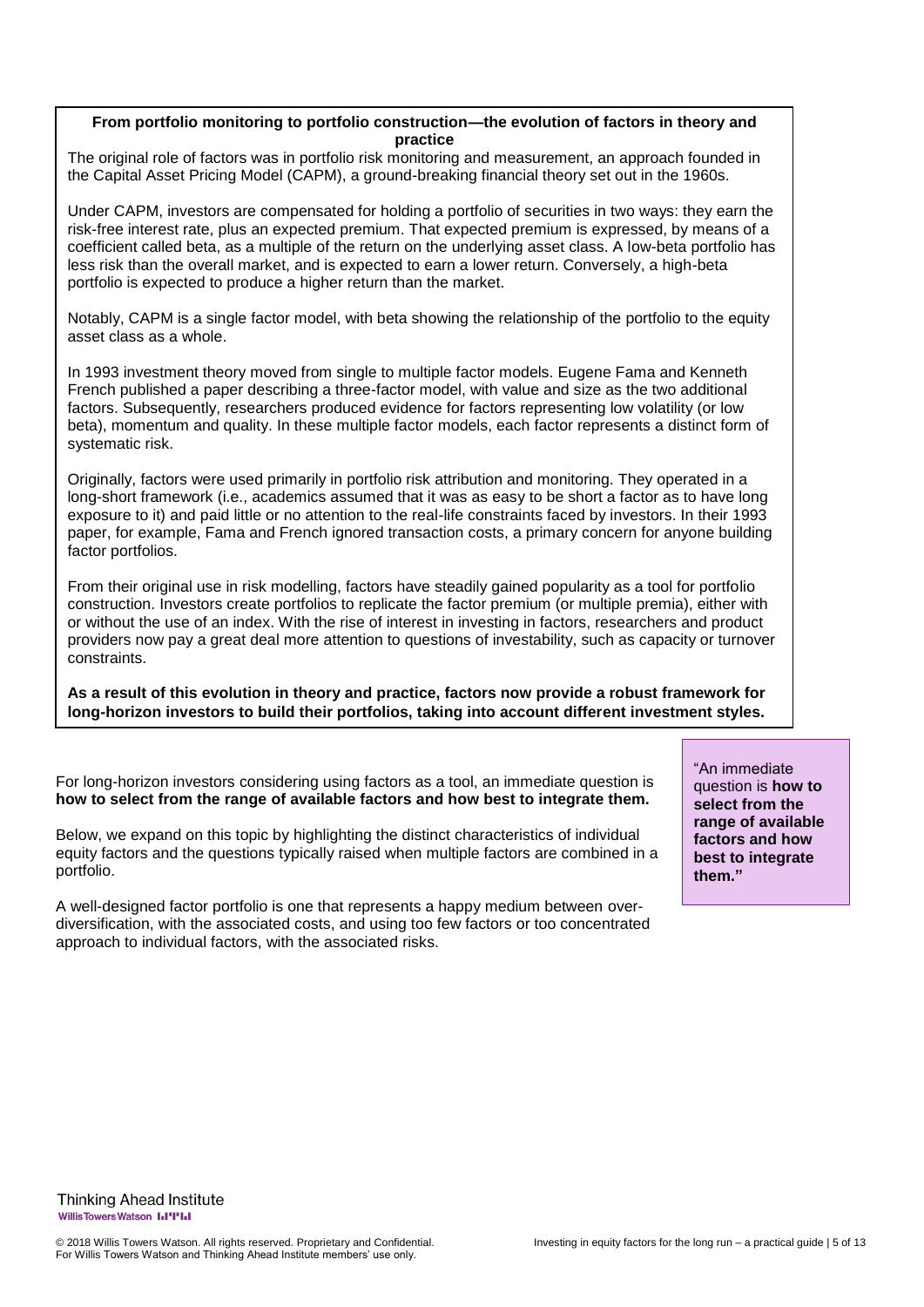## **How to select factors**

It is important to guard against data mining when selecting factors. Do the candidates have a solid economic, structural or behavioural rationale? Is there something unreliable in the data?

#### **Factors should also show reliability across market contexts, regions, sectors and over different time periods. They should help in portfolio diversification.**

And **factors require scalability: there is no point using factor language to describe a strategy that works only in a small niche of the securities market.** In many cases, institutional investors will have moved to a factor approach in recognition of the fact that alpha is not scalable. Factors should therefore be available for use at scale without an obvious detrimental effect on portfolio risk or return.

Nevertheless, there are trade-offs in factor investing, since by definition a factor strategy offers somewhat less capacity than a capitalisation-weighted market index. **A key skill in factor portfolio construction is to recognise at what point a factor strategy starts to run into capacity or liquidity constraints, or when it might risk a degradation in performance as a result of crowding.**

**Capacity of factors**

A combination of factors will only represent a sub-segment of the equity market.

We estimate that the capacity and the liquidity available for the 5 factors (using MSCI factor indices as of 30/09/2017) represent 60% of the MSCI World index. In other words, we do not see capacity currently being an issue considering the present assets invested in factor strategies.

A key issue, however, is the potential crowding effect, should sufficient investors decide that a particular factor, or group of factors, are of interest. Some factors have a lower level of capacity and can be more impacted by potential crowded trades.

Crowding can be monitored and controlled through relatively simple measures. Assessing the current valuation of a factor relative to its long-term history can provide a good estimate of whether a factor is becoming "too popular" due to a sudden and strong multiple expansion. **This valuation measure coupled with lower liquidity can be used as a forward looking signal of a crowding risk.**

**"Factors should also show reliability … and should help in portfolio diversification. Factors require scalability."**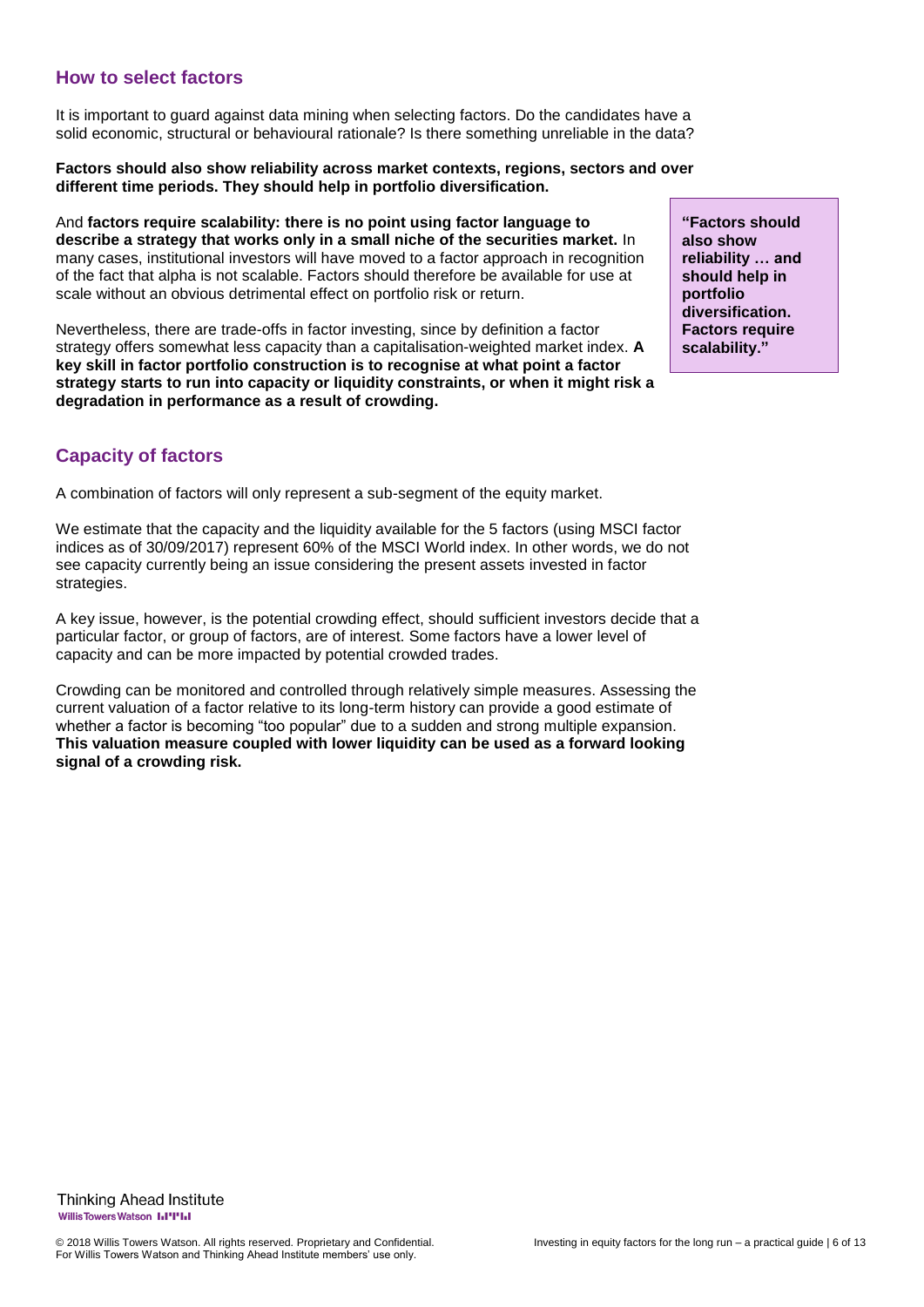## **Factors are different in nature**

Some factor premia can be understood as compensation for assuming a particular type of systematic risk. Just as investors earn the equity risk premium over time for preferring shares to less risky assets like bonds, investors in the value factor earn a risk premium for holding a particular type of stock, in this case equities offered at a valuation discount to the rest of the market.

Such shares can be considered as having a higher risk of default. As an example, we could cite automobile stocks, which represent a highly cyclical industry. The stocks of these companies became very cheap during the recession that followed the 2008/09 financial crisis, amidst widespread worries that the auto makers would default on their debts.

Similarly, the size factor premium can be understood as compensation for the risk of holding less widely followed, relatively less liquid and less established company shares.

Other factors are less easy to interpret as risk premia. Instead, they accrue to investors as a result of market anomalies, some of which could reflect collective behavioural biases amongst the investing public. In other cases, the anomalies could result from the market's internal structure or from legal or accounting biases.

We categorise equity factors in two ways. First, we distinguish those factors that are driven more by the pricing of stocks (such as the size and momentum factors) from those that are driven by non-price-based, fundamental measures of companies' worth (such as quality). Second, we distinguish between risk-based and anomaly-based return premia. We can then map our five preferred factors to a chart (see figure 2).



*Figure 2: a typology of equity factors* 

For illustration purposes only

Each factor has its own characteristics on the two axes. Understanding the different types of pay-off inherent in each factor helps the long-horizon investor build a well-diversified portfolio that is a good match for their objectives.

**Thinking Ahead Institute** WillisTowersWatson I.I'I'I.I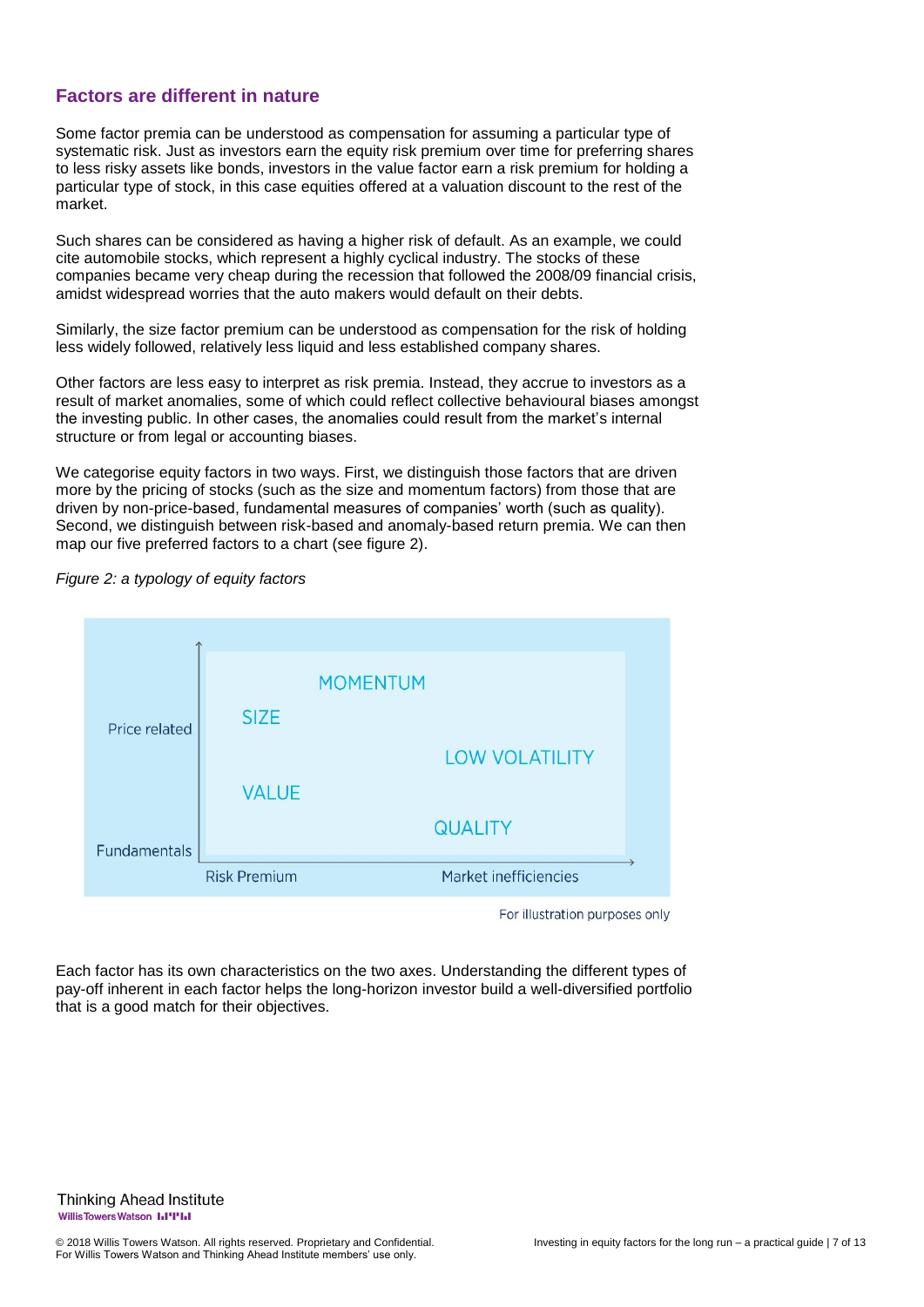#### **Long-horizon investing in factors should stay away from market timing**

Factors perform differently at different points in the economic and market cycle. This can be seen clearly in figure 3, which illustrates the annual relative returns of MSCI's factor indices against the MSCI World index, a representative capitalisation-weighted benchmark.

*Figure 3: annual relative returns of MSCI factor indices vs. global equity benchmark*



Source: MSCI. Data as of end December 2017. Relative returns vs MSCI World.

**An investor trying to time factor allocations could easily have moved into or out of a factor at the wrong time. However, an investor exhibiting patience would have benefited**: over the whole period value outperformed the other factors by a comfortable margin.

The lowly-correlated return streams of different factors offer investors the opportunity to diversify. In figure 4 we show the correlations between factors over the same 15-year period. None of the correlations between factors exceeded 40%, while several of the factors were negatively correlated, helping smooth the overall return stream of investors able to combine them in a portfolio.

|  |  | Figure 4: historic correlations of factor excess returns |  |  |  |
|--|--|----------------------------------------------------------|--|--|--|
|--|--|----------------------------------------------------------|--|--|--|

| Correlations of excess return - Global 2002-2017 |                |                                     |                 |                |              |  |  |  |
|--------------------------------------------------|----------------|-------------------------------------|-----------------|----------------|--------------|--|--|--|
|                                                  | <b>Mid Cap</b> | <b>Minimum</b><br><b>Volatility</b> | <b>Momentum</b> | <b>Quality</b> | <b>Value</b> |  |  |  |
| <b>Mid Cap</b>                                   | 100%           |                                     |                 |                |              |  |  |  |
| <b>Minimum</b><br><b>Volatility</b>              | $-19.0%$       | 100%                                |                 |                |              |  |  |  |
| <b>Momentum</b>                                  | 16.3%          | 31 1%                               | 100%            |                |              |  |  |  |
| Quality                                          | $-30.9%$       | 39.7%                               | 31.8%           | 100%           |              |  |  |  |
| Value                                            | 28.9%          | $-35.2%$                            | $-22.1%$        | $-53.9%$       | 100%         |  |  |  |

Source: MSCI, Amundi. Data as of end December 2017. Net monthly returns in USD.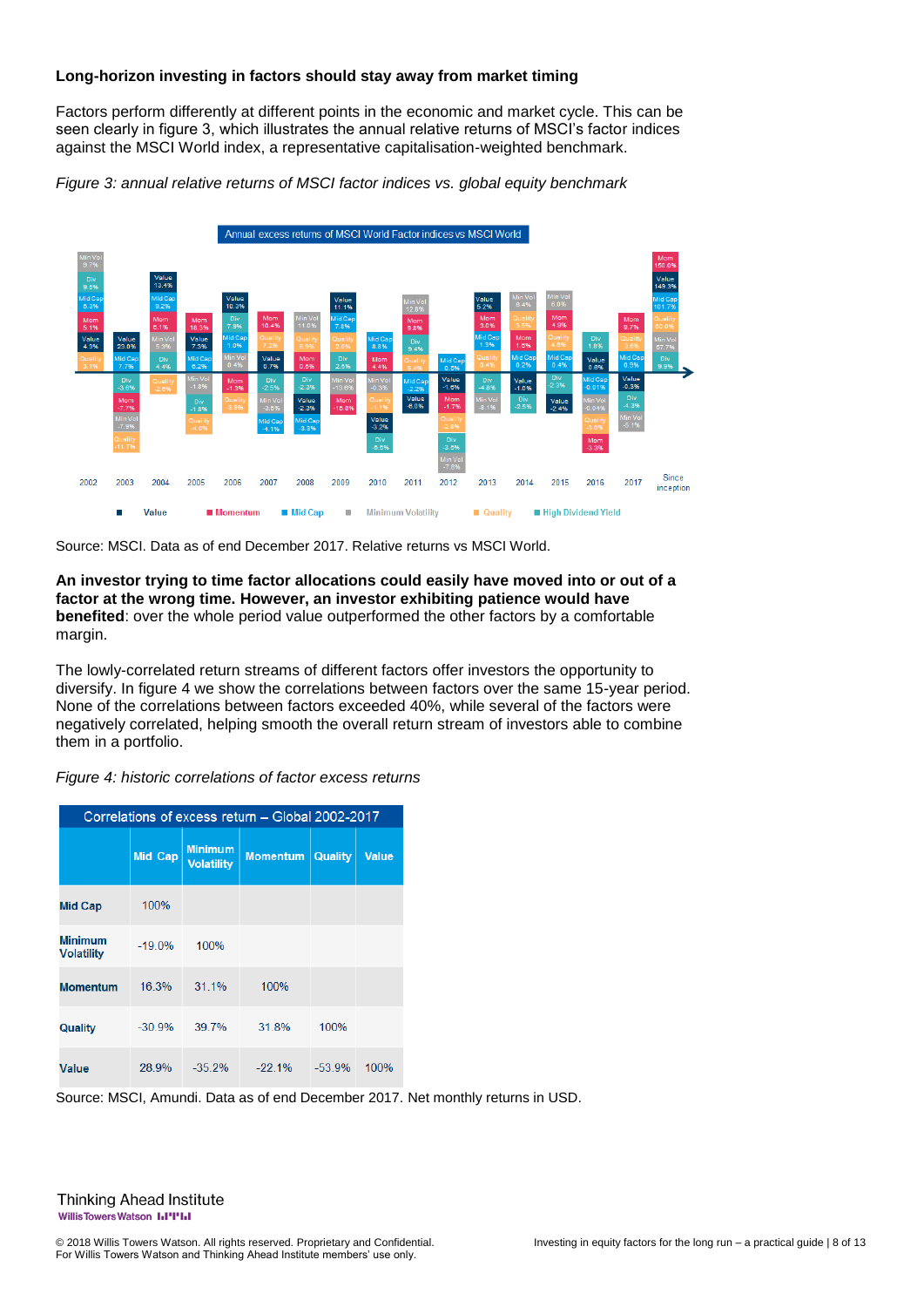Several of these intra-factor correlations are intuitive. For example:

- Value and quality are negatively correlated, since the value factor focuses on riskier, cheap stocks, with potentially higher levels of gearing and default risk, while quality focuses on more defensive stocks, with proven balance sheet strength and good profitability;
- Value and size are positively correlated, since the categories of cheap (value) stocks and stocks with smaller capitalisations (which are possibly underpriced) may overlap;
- Minimum volatility and quality are positively correlated, since the characteristics of quality stocks (profitability, earnings quality and low leverage) are also likely to produce a lower level of stock price volatility.

## **Combining factors brings diversification benefits**

**When diversifying across factors investors should look beyond correlations, which can be unstable, especially in stressed market conditions.** For instance, some assets may present a low correlation in a normal regime and a high correlation in periods of market crisis.

#### **A better approach to building a diversified factor portfolio will take into account the nature of individual factors' pay-offs in different market conditions.**

For example, during periods when equity markets are rising strongly, the value factor tends to perform even better than the market. Conversely, when markets are falling sharply, value tends to underperform the market.

By contrast, the low volatility factor has a very different pay-off profile. It tends to outperform strongly in turbulent and bear markets, while it tends to lag when the market is strongly bullish.

A long-horizon investor's factor diversification approach should therefore be multifaceted. **The investor should be diversified not just across risk factors, but also across payoff functions and over time.** 

## **Factors are governance friendly**

Viewing the behaviour of markets through a factor lens helps asset owners gain a much more granular understanding than could be offered by a reliance on other benchmarks, such as investor peer groups or capitalisation-weighted indices. It follows that factors can help to make governance more robust. For asset owners who are accustomed to delegating investment management responsibilities to third parties, factors can help simplify the manager selection, due diligence processes, and monitoring. This should ultimately result in greater operational efficiency, the ability to change asset allocation more quickly and accurately, and an overall reduction in costs, to the benefit of the beneficiaries.

**"Investors should look beyond correlations. A better approach to building a diversified factor portfolio will take into account the nature of individual factors' pay-offs in different market conditions."**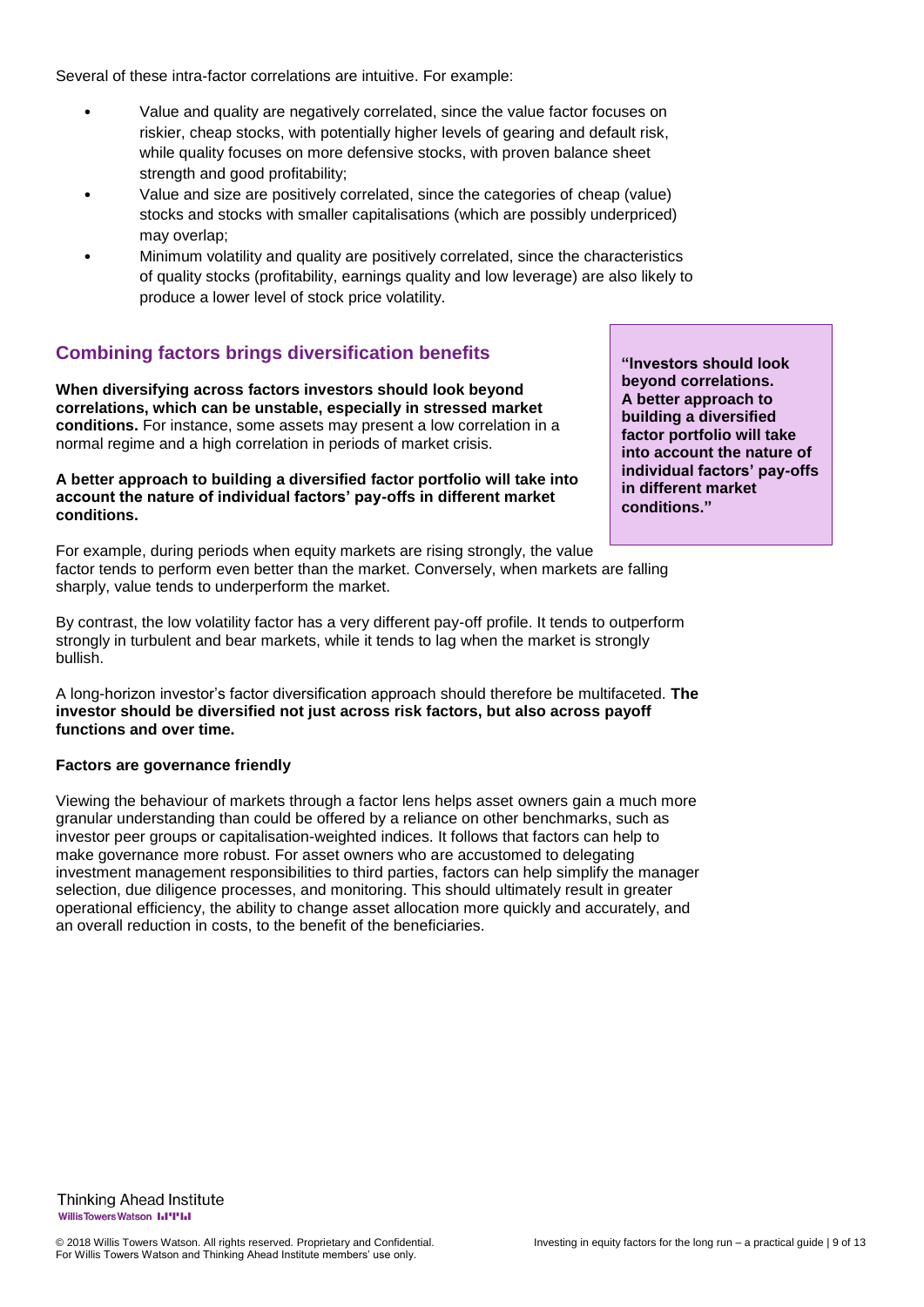## **Could anything go wrong?**

One of the easiest ways for investors to lose money is to buy high and sell low. We strongly believe that a factor-based approach, if executed well, can enhance long-term returns, but we acknowledge that asset owners can easily destroy value by constantly chasing the "hottest" factors in the recent past. There is extensive commentary, or heated debate, in the press about whether factor timing is possible or advisable.

We very much support a long-horizon factor investment approach. As previously shown in figure 3, the returns of individual factors can vary sharply from one year to the next and timing market allocations is notoriously difficult. A long-horizon investor who is willing to stay the course and hold a portfolio combining multiple factors can reap significant benefits.

But that doesn't mean we should turn a blind eye to potential hidden biases. **Crowding in individual factor strategies could lead to a degradation of the factor's future expected returns.** For instance, some factors may become a victim of their own success which may lead to extreme valuations. Monitoring and analysing crowding and valuation risk is important, and will likely lead to rebalancing.

Conversely, new factors could emerge, offering opportunities to those able to identify them.

Things could also go wrong if asset owners fail to understand the implications of capacity. By definition, a factor approach involves some reduction in investment capacity and liquidity by comparison with a

portfolio tracking the capitalisation-weighted index. **These strategies need to demonstrate their ability to provide enough capacity and liquidity to asset owners who would like to deploy significant assets in these strategies as a core positioning in their portfolios.** Factor-based strategies are well diversified and are exposed to different segments of the market. Therefore, a combination of factors provides good liquidity. But we need to monitor whether capacity constraints or frictional costs ever become a significant threat to returns.

## **Conclusion**

**Following the financial crisis, many asset owners have sought to bring about improved cost-efficiency, transparency and efficiency in their portfolios. In this environment, interest in factor approaches has grown substantially. Factors offer a way to reproduce many of the sources of return traditionally exploited by active managers, at much lower cost. Equally, factors offer one way to address the return drag of capitalisationweighted approaches. Given these benefits, we believe factors are a useful and valuable tool for long-horizon investors.**

#### **To summarise, we propose that the asset owners and their advisers follow four steps to develop a factor-based framework.**

- **1.** Develop a shared understanding and belief that a factor-based approach adds value in a long-horizon investing programme
- **2.** Identify what factors are best suited to the investment objectives and risk budget
- **3.** Construct a diversified portfolio of factors by understanding the nature of individual factors' pay-offs in different market conditions
- **4.** In measuring and monitoring performance, asset owners should guard themselves against market timing while in the same time being adaptive when extreme valuations are created by crowding.

**Thinking Ahead Institute** WillisTowersWatson I.I'I'I.I

**"Crowding in individual factor strategies could lead to a degradation of the factor's future expected returns." "These strategies need to demonstrate their ability to provide enough capacity and liquidity to asset owners."**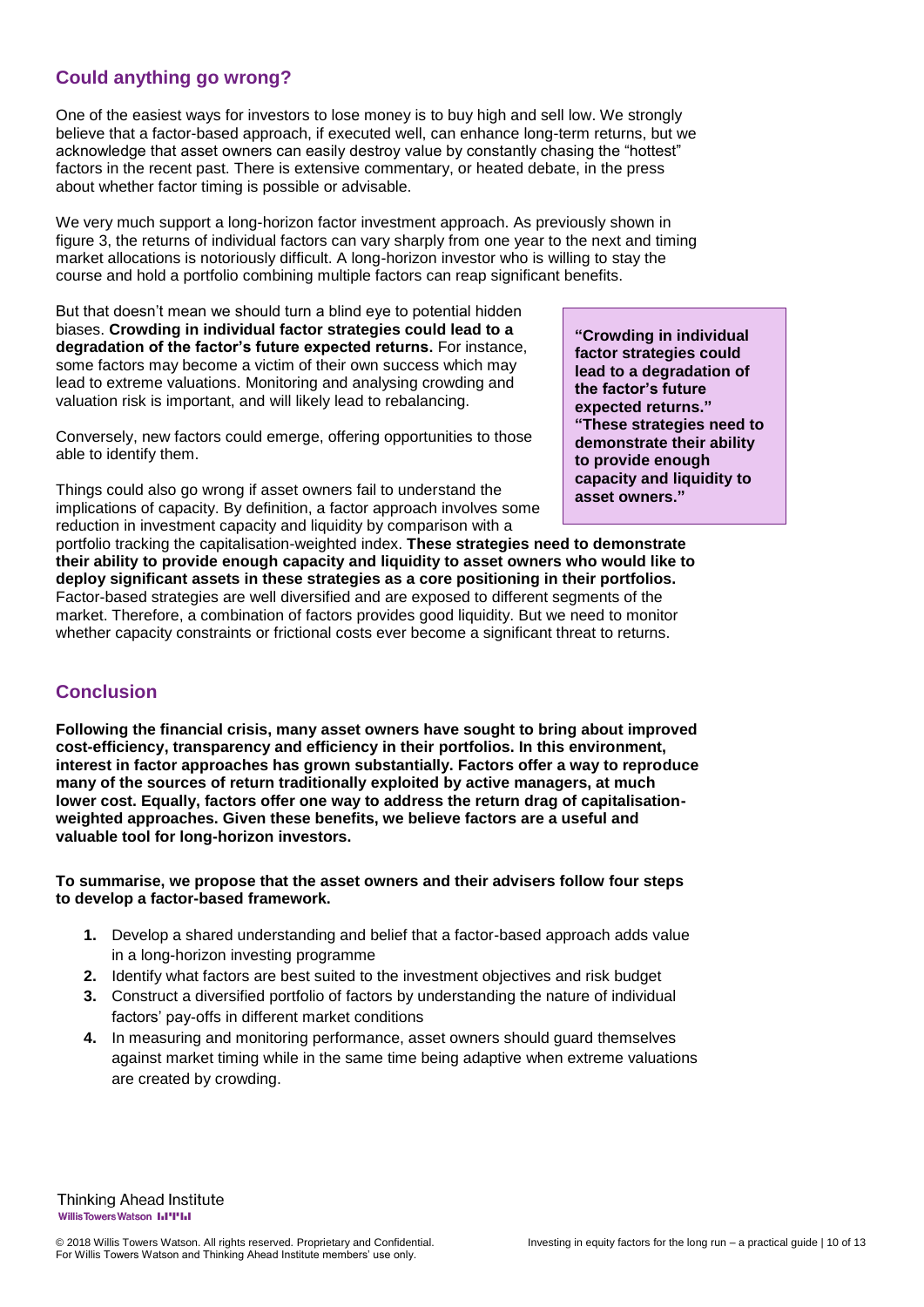## **Limitations of reliance**

#### **Limitations of reliance – Amundi Asset Management**

The information contained in this material is intended for general circulation, without taking into account the specific investment objectives, financial situation or particular need of any particular investor. This material is communicated solely for information purposes and neither constitutes an offer to buy nor a solicitation to sell a product. It shall not be considered as an unlawful solicitation or an investment advice. This material, which is neither a contract nor a commitment of any sort, is based on sources that Amundi considers to be reliable. Any information contained in this material may be changed without notice. Amundi accepts no liability whatsoever, whether direct or indirect, that may arise from the use of information contained in this material. Amundi can in no way be held responsible for any decision or investment made on the basis of information contained in this material. The information contained in this material shall not be copied, reproduced, modified, translated or distributed without the prior written approval of Amundi, to any third person or entity in any country or jurisdiction which would subject

Amundi or any of its products, to any registration requirements within these jurisdictions or where it might be considered as unlawful. This material has not been reviewed by any financial regulator. It is not destined to be communicated to, or used by, any person, qualified investor or not, from any country or jurisdiction whose laws or regulations would prohibit such communication or use. More specifically, this document is not intended for residents or citizens of the United States of America or for "US Persons" as defined by "Regulation S" of the Securities and Exchange Commission under the US Securities Act of 1933. Amundi Asset Management is a French joint stock company (Société Anonyme) with a capital stock of ¤1 086 262 605 - Financial corporation - Credit institution governed by the French Monetary and Financial Code – Head office: 90, boulevard Pasteur, 75015 Paris – France - Postal address: 90 boulevard Pasteur - CS21564 - 75730 Paris Cedex 15 - France - Telephone:+33 (0)1 76 33 30 30 - Siren number: 437 574 452 RCS Paris - Siret number: 43757445200029 - APE code: 6630 Z - VAT identification number:FR58437574452. The information contained in this document is deemed accurate as of January 2018.

## **Limitations of reliance – Thinking Ahead Group 2.0**

This document has been written by members of the Thinking Ahead Group 2.0. Their role is to identify and develop new investment thinking and opportunities not naturally covered under mainstream research. They seek to encourage new ways of seeing the investment environment in ways that add value to our clients.

The contents of individual documents are therefore more likely to be the opinions of the respective authors rather than representing the formal view of the firm.

## **Limitations of reliance – Willis Towers Watson**

Willis Towers Watson has prepared this material for general information purposes only and it should not be considered a substitute for specific professional advice. In particular, its contents are not intended by Willis Towers Watson to be construed as the provision of investment, legal, accounting, tax or other professional advice or recommendations of any kind, or to form the basis of any decision to do or to refrain from doing anything. As such, this material should not be relied upon for investment or other financial decisions and no such decisions should be taken on the basis of its contents without seeking specific advice.

This material is based on information available to Willis Towers Watson at the date of this material and takes no account of subsequent developments after that date. In preparing this material we have relied upon data supplied to us by third parties. Whilst reasonable care has been taken to gauge the reliability of this data, we provide no guarantee as to the accuracy or completeness of this data and Willis Towers Watson and its affiliates and their respective directors, officers and employees accept no responsibility and will not be liable for any errors or misrepresentations in the data made by any third party.

**Thinking Ahead Institute** Willis Towers Watson I.I'I'I.I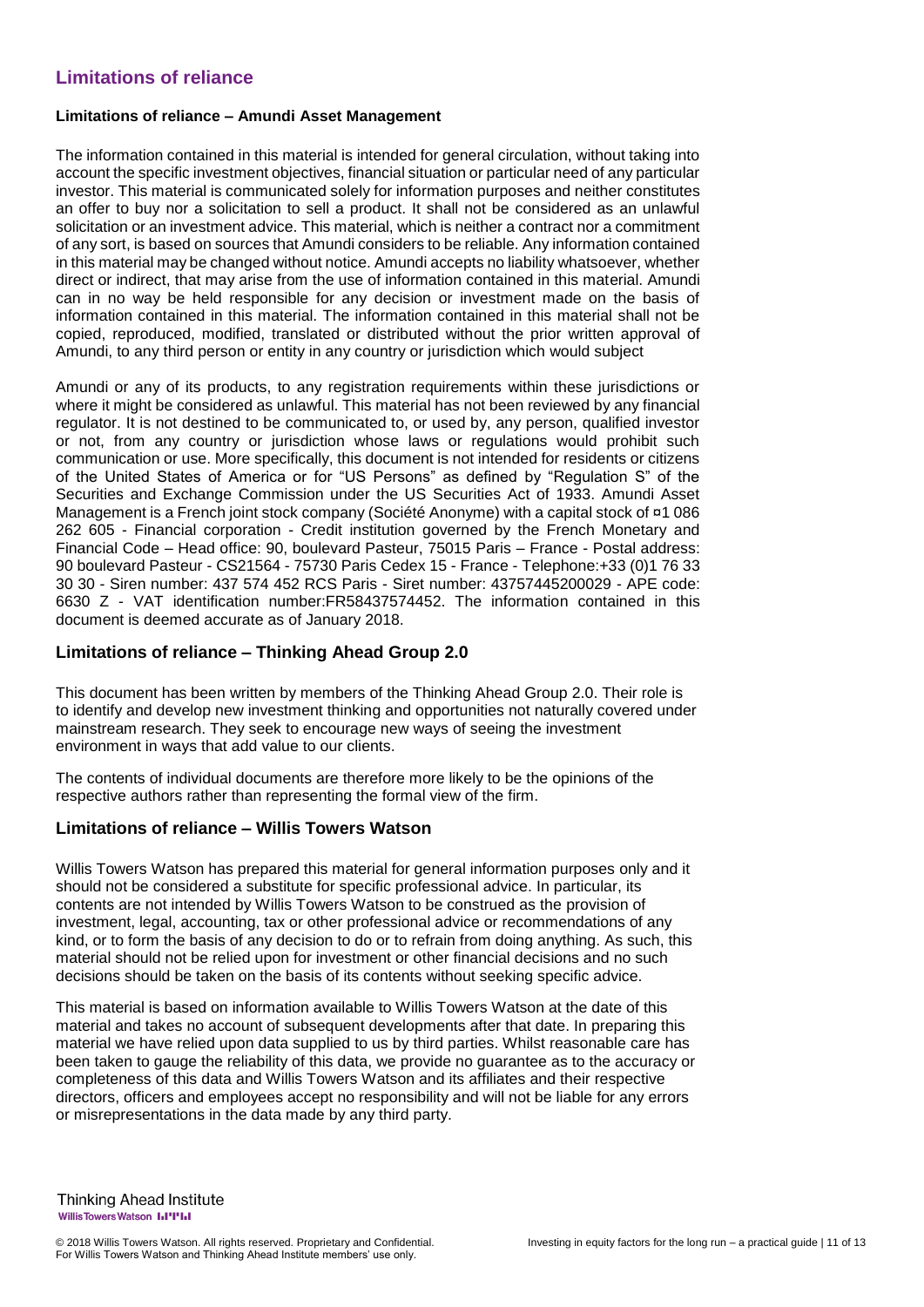This material may not be reproduced or distributed to any other party, whether in whole or in part, without Willis Towers Watson's prior written permission, except as may be required by law. In the absence of our express written agreement to the contrary, Willis Towers Watson and its affiliates and their respective directors, officers and employees accept no responsibility and will not be liable for any consequences howsoever arising from any use of or reliance on this material or the opinions we have expressed.

Copyright © 2018 Willis Towers Watson. All rights reserved.

#### **Contact details**

Tim Hodgson, +44 1737 284822 tim.hodgson@willistowerswatson.com

## **About the Thinking Ahead Institute**

The Thinking Ahead Institute seeks to bring together the world's major investment organisations to be at the forefront of improving the industry for the benefit of the end saver. Arising out of Willis Towers Watson's Thinking Ahead Group, formed in 2002 by Tim Hodgson and Roger Urwin, the Institute was established in January 2015 as global not-for-profit group comprising asset owners, investment managers and service providers. It has over 40 members with combined responsibility for over US\$13 trillion and aims to:

- Build on the belief in the value and power of thought leadership to create positive change in the investment industry
- Find and connect people from all corners of the investment world and harnesses their ideas
- Work to bring those ideas to life for the benefit of the end saver.

At the Institute we identify tomorrow's problems and look for investment solutions, which, we strive to achieve through:

- A dynamic and collaborative research agenda that encourages strong member participation through dedicated working groups
- A global programme of events including roundtable and key topic meetings, webinars and social events
- One-to-one meetings between Institute member organisations and senior representatives of the Thinking Ahead Group.

The solutions we collectively develop fall into three overlapping areas:

- Better investment strategies
- Better organisational effectiveness
- Enhanced societal legitimacy.

This framework guides the Institute research agenda and the desired output of each research project. The Thinking Ahead Group acts as the Institute's full-time executive. The Institute has a governance board comprising both Institute members and Thinking Ahead Group representatives.